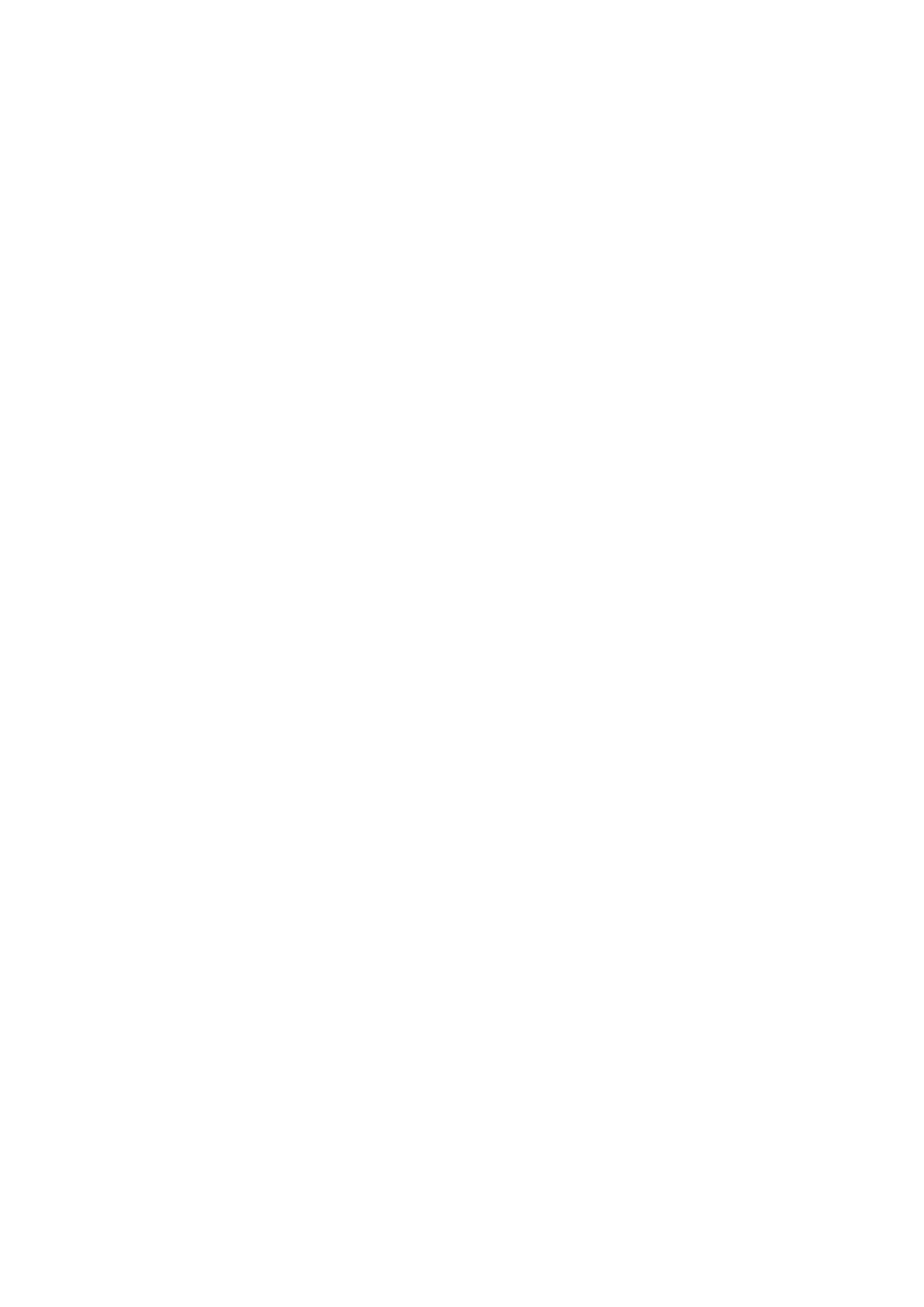# **TABLE OF CONTENTS 27 MARCH 2019**

|    | <b>Business</b><br>Page No. |                                                                                      |   |
|----|-----------------------------|--------------------------------------------------------------------------------------|---|
|    |                             |                                                                                      |   |
| 1. | <b>Meeting Conduct</b>      |                                                                                      | 5 |
|    |                             | 1.1 Apologies                                                                        | 5 |
|    |                             | 1.2 Conflict of Interest Declarations                                                | 5 |
|    |                             | 1.3 Confirmation of Minutes                                                          | 5 |
|    |                             | 1.4 Items not on the Agenda                                                          | 5 |
|    |                             | 1.5 Public Participation                                                             | 5 |
|    |                             |                                                                                      |   |
| 2. | <b>General Business</b>     |                                                                                      | 6 |
|    | 2.1                         | <b>Road Closures</b>                                                                 | 6 |
|    | 2.2                         | New lease for Central Allbreeds Dog Training School for<br>land at lan Galloway Park | 6 |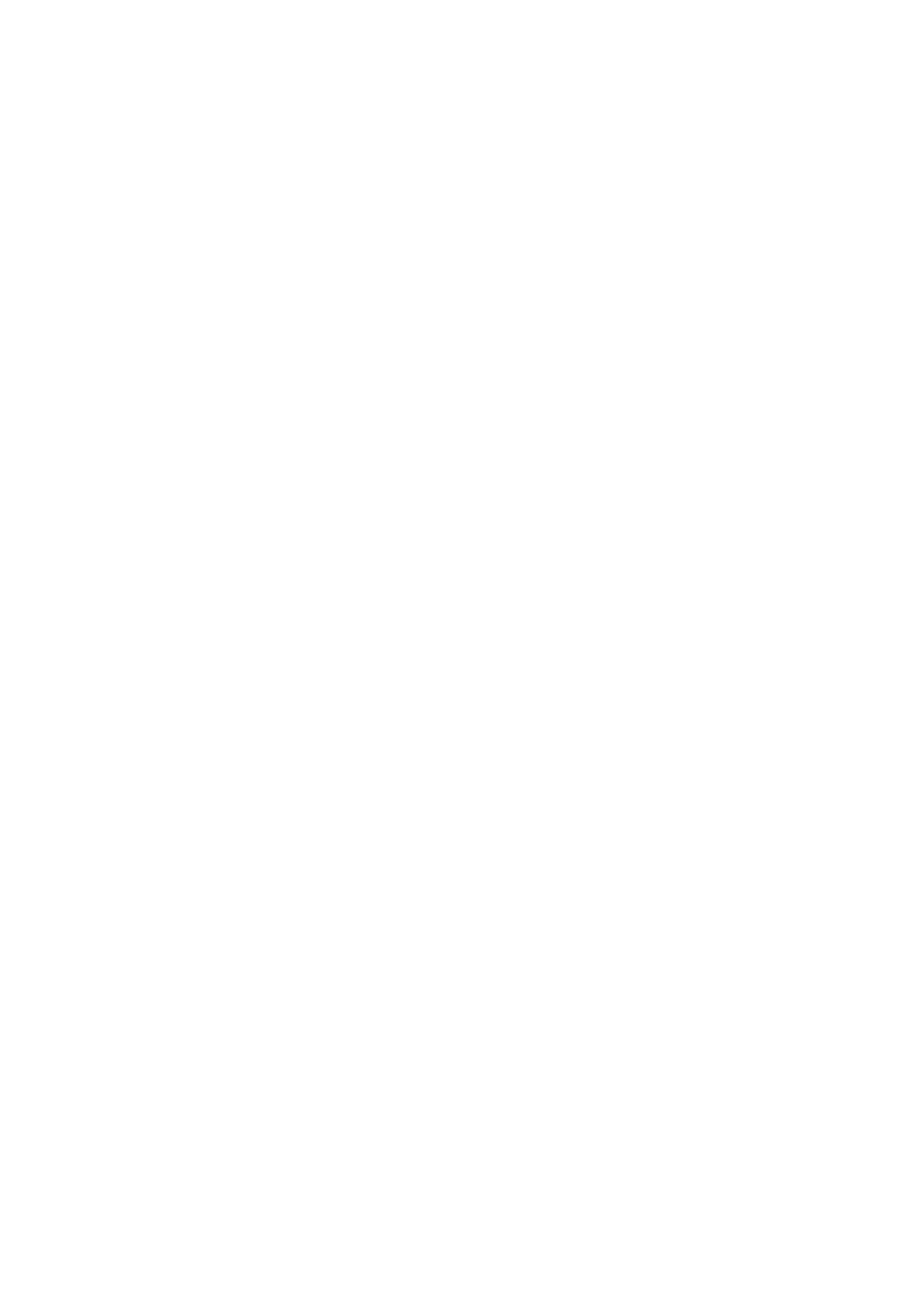## <span id="page-4-0"></span>**1. Meeting Conduct**

The Chairperson opened the meeting at 1:33pm

## <span id="page-4-1"></span>**1.1 Apologies**

No apologies were received.

## <span id="page-4-2"></span>**1.2 Conflict of Interest Declarations**

No conflicts of interest were declared.

## <span id="page-4-3"></span>**1.3 Confirmation of Minutes**

#### **Moved Councillor Sparrow, seconded Mayor Lester**

#### **Resolved**

That the Regulatory Processes Committee:

1. Approve the minutes of the Regulatory Processes Committee Meeting held on 13 March 2019, having been circulated, that they be taken as read and confirmed as an accurate record of that meeting.

**Carried**

## <span id="page-4-4"></span>**1.4 Items not on the Agenda**

There were no items not on the agenda.

## **1.5 Public Participation**

- 1.5.1 Vanessa Fleming and Todd Hurley addressed the Committee in relation to Item 2.1 Road Closures
- 1.5.2 Jan Voss and Rachel Hamilton-Williams on behalf of the Central Allbreeds Dog Training School addressed the Committee in relation to Item 2.2 – New Lease for Central Allbreeds Dog Training School for land at Ian Galloway Park.

#### **Attachments**

- 1 1.5.1 Redacted TMP Title Event Night Noodle Markets
- 2 1.5.1 Night Noodle Market Letter to Residents
- 3 1.5.1 Slip Land Closure request

(Councillor Calvert left the meeting at 1:35pm) (Councillor Calvert returned to the meeting at 1:41pm)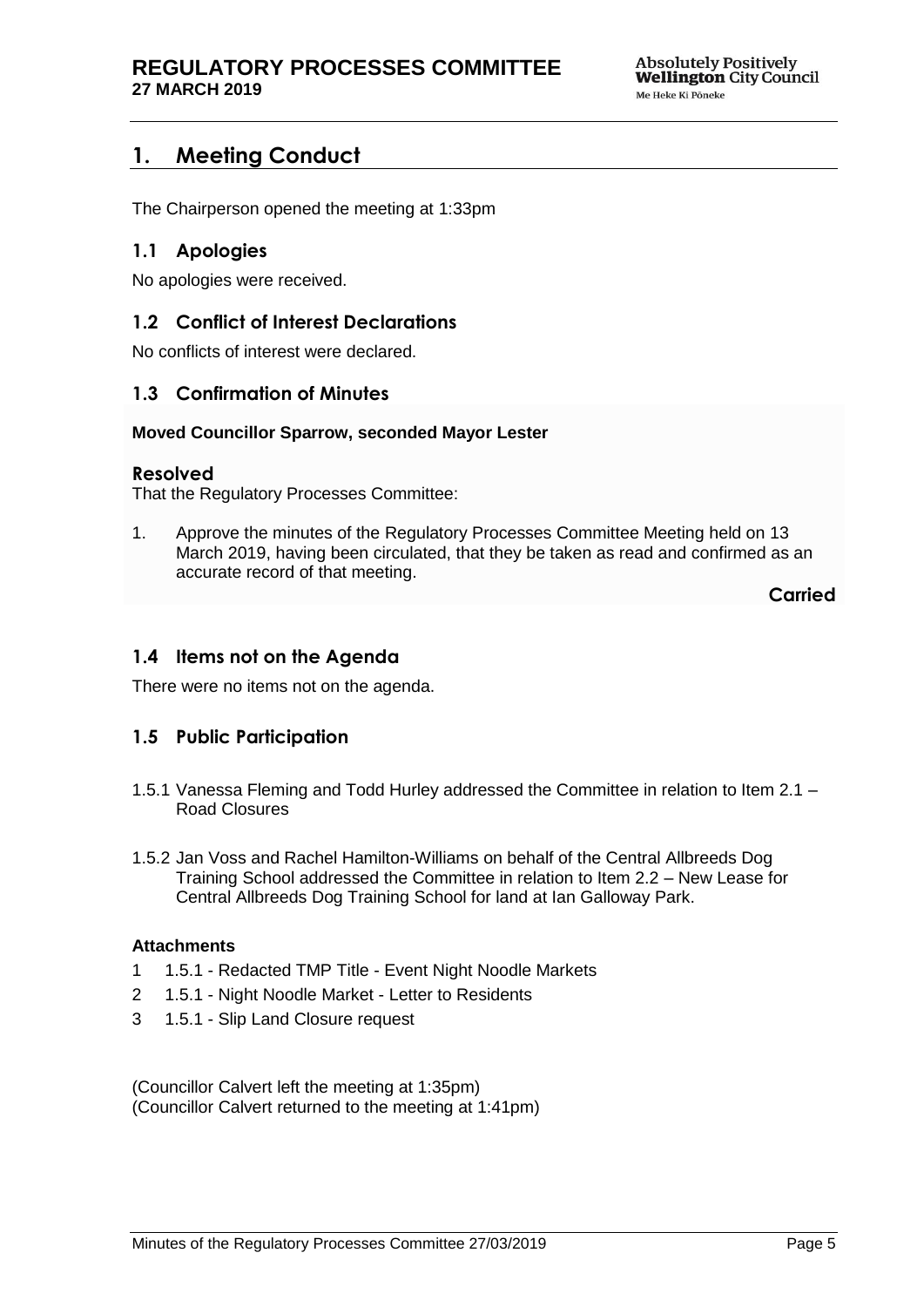## <span id="page-5-0"></span>**2. General Business**

## <span id="page-5-1"></span>**2.1 Road Closures**

#### **Moved Councillor Sparrow, seconded Councillor Calvi-Freeman**

#### **Resolved**

That the Regulatory Processes Committee:

- 1. Receives the information.
- 2. Note that recommendations in this report should not be amended without first carrying out further consultation with affected parties and verification from the Council's Traffic Engineer that the amendment is not likely to cause unreasonable impact on traffic.
- 3. Agrees to close the following roads and sections of the roads for the events (as listed below) to vehicles and cycles only, subject to the conditions listed in the proposed Temporary Road Closures Impact Reports:
	- a) Slip Lane Only Buckle/Ellice Street Slip Lane (closed from Friday, 5 April to Sunday, 14 April 2019, 4.00-10.00pm for the Night Noodle Market.

```
Carried
```
(Mayor Lester left the meeting at 2:00 pm.)

## <span id="page-5-2"></span>**2.2 New lease for Central Allbreeds Dog Training School for land at Ian Galloway Park**

#### **Moved Councillor Sparrow, seconded Councillor Lee**

That the Regulatory Processes Committee:

- 1. Receives the information.
- 2. Agrees to grant a lease for a ten year term plus one ten year right of renewal to the CADTS for the land at Ian Galloway Park, legally described as Part Lot 1 on Deposited Plan 59984 and Part Lot 5 on Deposited Plan 64470 being part the land comprised of and described in Record of Title WN33C/807 and WN52A/734.
- 3. Notes that approval to grant the lease on Reserve land is conditional on:
	- a. Appropriate iwi consultation
	- b. Public notification as required under sections 119 and 120 of the Reserves Act 1977
	- c. No sustained objections resulting from the above notification
	- d. Legal and advertising costs being met by the Lessee (where applicable).